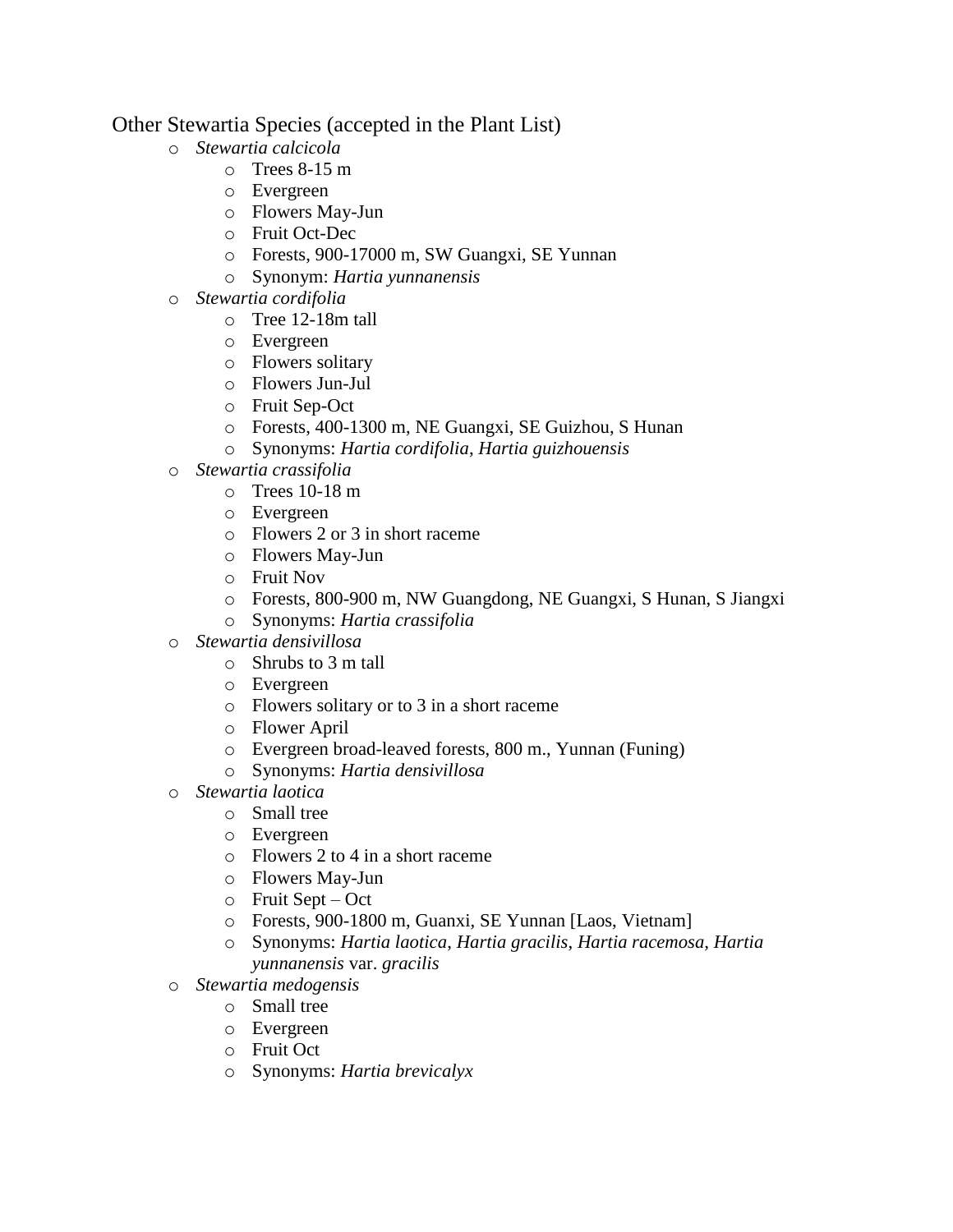- o *Stewartia micrantha*
	- o Shrubs 1-3 m
	- o Evergreen
	- o Flower May-Jun
	- o Fruit Oct
	- o Thickets, 300-500 m., Fujian, Guangdong (Dabu, Raoping)
	- o Synonyms: *Hartia micrantha, Hartia nitida*
- o *Stewartia monadelpha* f. *sericea* (Stewartia sericea synonym)
- o *Stewartia obovata*
	- o Trees to 5 m
	- o Evergreen
	- o Flowers solitary or to 4 in a short raceme
	- o Flowers Jun-Jul
	- o Fruit Sep Oct
	- o Forests, 900-1300 m., SW Guangdong, N. Guangxi
	- o Synonyms: *Hartia obovata*, *Hartia multinerva*
- o *Stewartia pteropetiolata*
	- o Trees 6-15 m
	- o Evergreen
	- o Flowers April-May
	- o Fruit Sep-Nov
	- o Forests, 1200-2600 m., S and W Yunnan
	- o Synonyms: *Hartia sinensis*, *Hartia serratisepala*
- o *Stewartia rubiginosa*
	- o Trees 15 m
	- o Deciduous
	- o Flowers May-Jun
	- o Fruit Oct-Nov
	- o Forests, 1100-1300 m., NW Guangdong, Guangxi (Daming Shan), S Hunan
	- o Synonyms: *Stewartia mangshanica*, *Stewartia oblongfolia*, *Stewartia rubiginosa var. rubiginosa*
- o *Stewartia sinii* 
	- o Trees to 10 m
	- o Evergreen
	- o Flower axillary, solitary or to 3 in a raceme
	- o Flowers May
	- o Fruit Sept
	- o Forests, 300-1100 m., E and S Guangxi
	- o Synonyms: *Hartia sinii*
- o *Stewartia tonkinensis*
- o *Stewartia villosa*
	- o Trees 8-20 m
	- o Evergreen
	- o Flower Jun-Jul
	- o Fruit Oct-Nov
	- o Forests 200-1200 m., Guangdong, Guangxi, S. Jiangxi